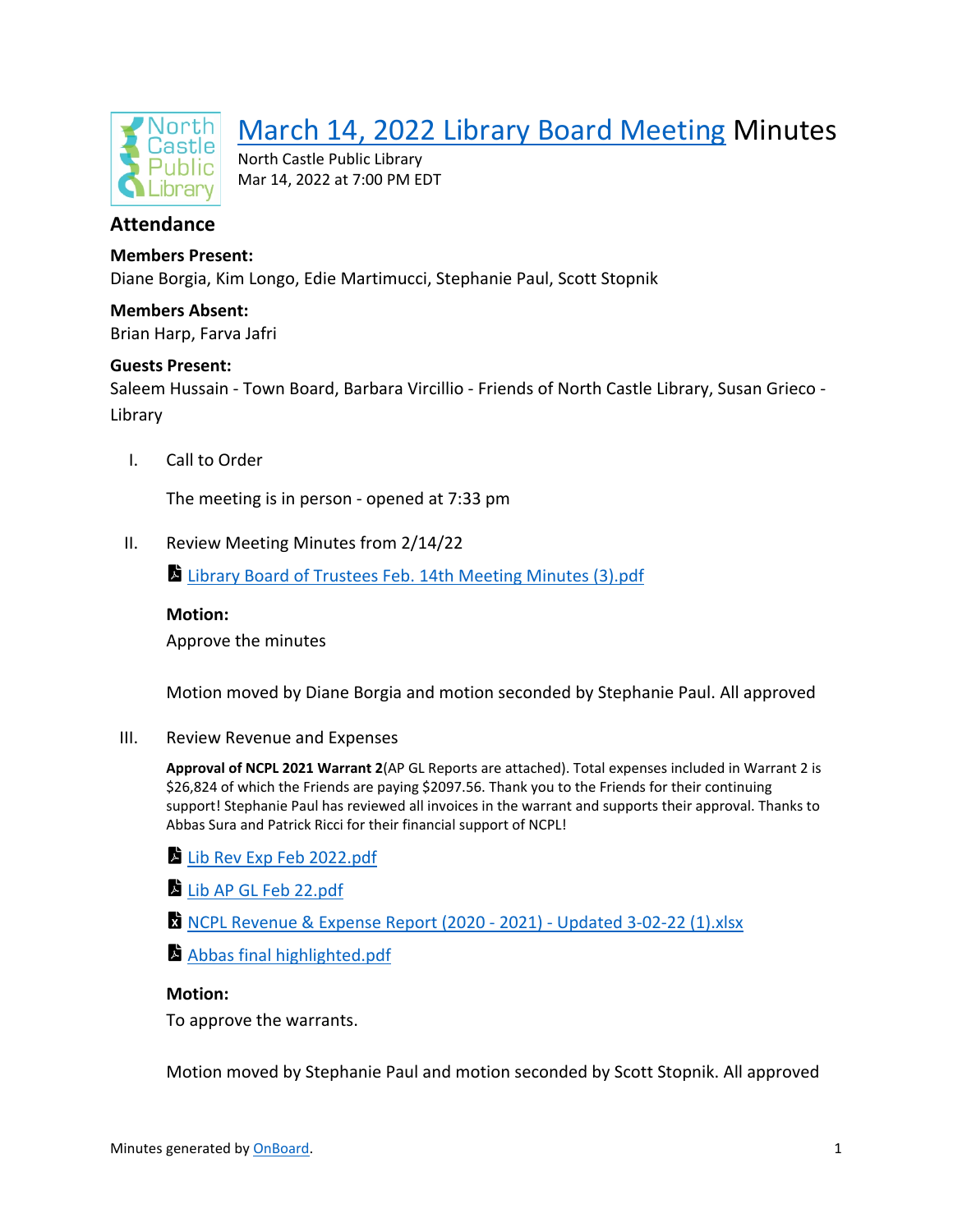# **Board membership:**

We are addressing the need for additional board members due to the pending departure of 2 members 12/31/2022.

We need a background in any of these area: finance, accounting, marketing, legal.

It would be helpful if the new trustees had young members in the household.

Ideally we need 2 new board members now and 1 or 2 later to get to a full slate of 7 members.

The is posted on the town website, announced at the town board meeting.

# **Actions:**

- add to the library website Edie
- put flyers in the library and in books that are going out Edie/staff
- post flyer in the library
- Saleem to reach out to personal contacts and Matt Milim
- IV. Approval to pay b3 incremental payment of Truss Project

There are two Invoices: #2253 in the amount of **\$5000** and Invoice 2313 for **\$4055.20** Each Phase has been completed by b3

[B3 incremental payment PH 1, PHII.pdf](https://app.onboardmeetings.com/e5c917df97bc46c8ad38fd8baf8b24da-151/meetingBook/7dcf26148f69402e8c643ddbccec23bc-151?page=43)

[B3 # 2313 North Castle Library Trusses Retrofit.pdf](https://app.onboardmeetings.com/e5c917df97bc46c8ad38fd8baf8b24da-151/meetingBook/7dcf26148f69402e8c643ddbccec23bc-151?page=44)

# **Motion:**

Motion to approve invoice #2253 and #2313

Motion moved by Scott Stopnik and motion seconded by Kim Longo. All in favor

V. Approval of State Report

Summation of 2021 programming, staffing and finances to be submitted to NYS for statistics and NYS funding

[2022 Survey Report.pdf](https://app.onboardmeetings.com/e5c917df97bc46c8ad38fd8baf8b24da-151/meetingBook/7dcf26148f69402e8c643ddbccec23bc-151?page=45)

**Notes:**

Edie:

We do have a whistle blower policy - the Town's policy that covers the library.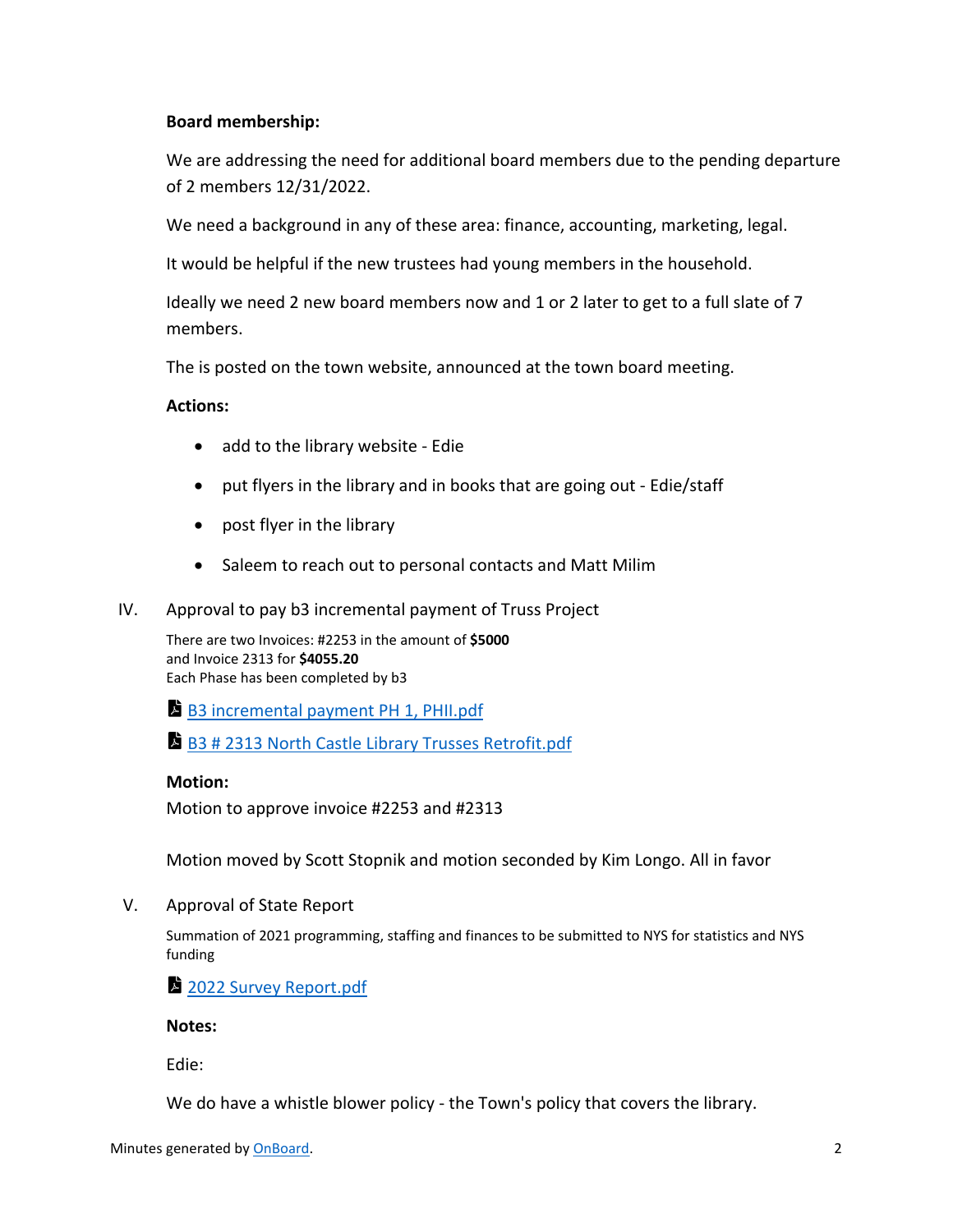We do have an assisted technology - 13.1 - for deaf and visual

This was due on March 11. WLS is currently reviewing.

#### **Action:**

Board needs to review the document for approval in the April meeting

Review and approval of the summation needs to be added to the agenda for next month.

The vote will be handled after the review.

VI. Performance measures and Door Counters

For Review

[Door\\_counters\\_2022.pdf](https://app.onboardmeetings.com/e5c917df97bc46c8ad38fd8baf8b24da-151/meetingBook/7dcf26148f69402e8c643ddbccec23bc-151?page=68)

Armonk NWP Programs February 2022.pdf

This item was skipped due to time constraints.

VII. Elevator Dedication

Scott will prepare a thank you speech.

VIII. Brian Harp Resignation

**[Brian Harp email resignation.pdf](https://app.onboardmeetings.com/e5c917df97bc46c8ad38fd8baf8b24da-151/meetingBook/7dcf26148f69402e8c643ddbccec23bc-151?page=70)** 

**Notes:**

Mindy needs to be informed that Brian has resigned

**Actions:**

Brian's name needs to be removed from the website - Mindy will handle

IX. Salary Increases

Discussion Tabled from February meeting

[Salaray.increment.2022.BOARD.pdf](https://app.onboardmeetings.com/e5c917df97bc46c8ad38fd8baf8b24da-151/meetingBook/7dcf26148f69402e8c643ddbccec23bc-151?page=71)

**Notes:**

The salary increase is in the budget.

Salary ranges should be reviewed more frequently.

The hourly employees with get .50 increase.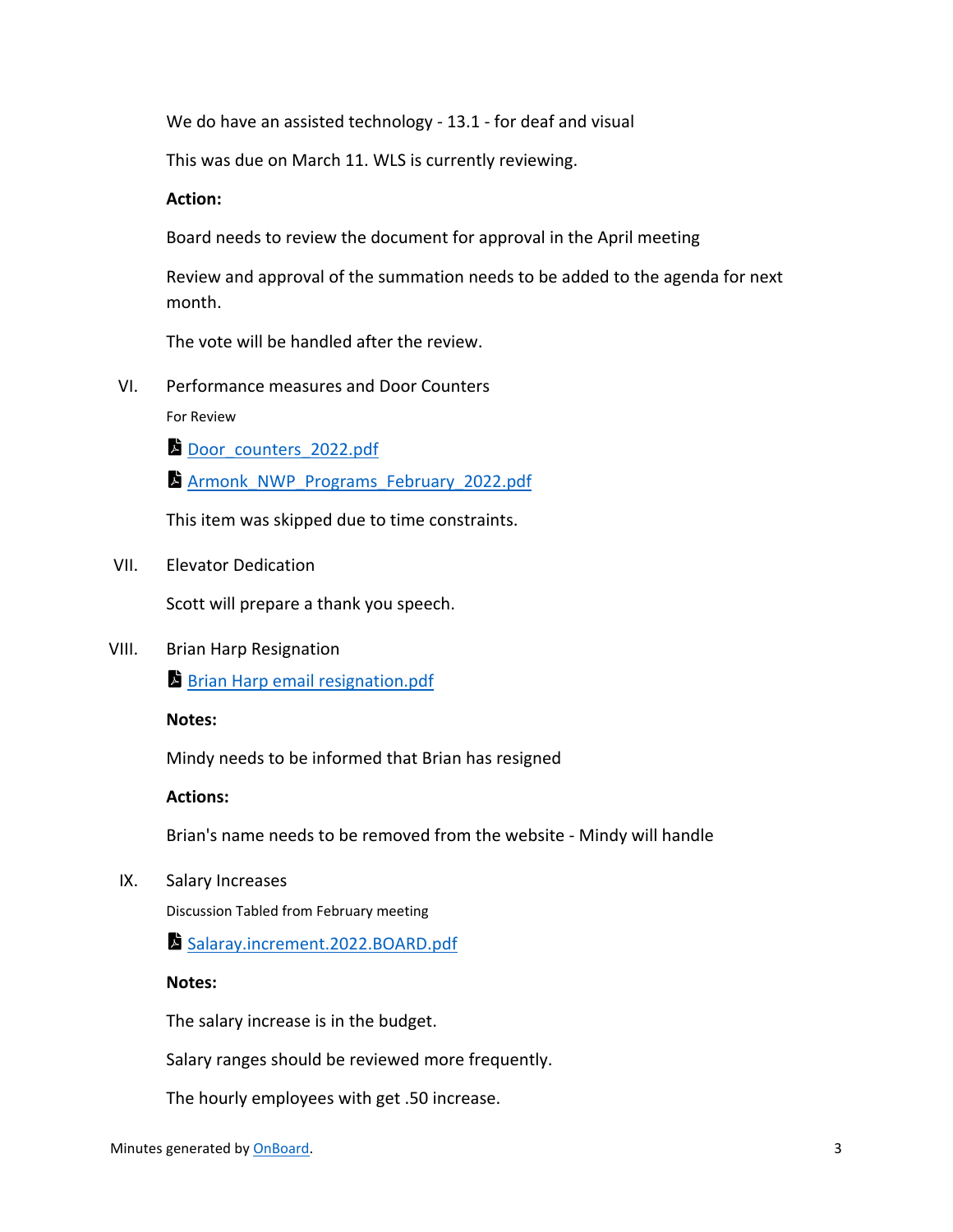The professionals will receive a \$1.00 increase.

#### **Motion:**

Motion to provide these increases retroactive to January 1, 2022.

Motion moved by Scott Stopnik and motion seconded by Kim Longo. All approved

#### **Notes:**

Require that if we pay for education, the person needs to stay 2 years afterwards. If the person leaves before 2 years the money would be clawed back.

The board went into Executive session to discuss this

#### **Motion:**

In recognition of the many years of service and the extra effort during the pandemic, we wish to grant a \$5000 bonus to Susan Grieco

Motion moved by Scott Stopnik and motion seconded by Kim Longo. All approved

#### **Motion:**

In recognition of the additional responsibilities undertaken during the pandemic we would like to grant a \$5000 bonus to Angela Cooke.

Motion moved by Scott Stopnik and motion seconded by Kim Longo. All approved

# X. Review Director Candidates

- [Kathryn Feeley Resume 2022.doc](https://app.onboardmeetings.com/e5c917df97bc46c8ad38fd8baf8b24da-151/meetingBook/7dcf26148f69402e8c643ddbccec23bc-151?page=72)
- [Copy of MPetry Resume \(2\).docx \(1\).pdf](https://app.onboardmeetings.com/e5c917df97bc46c8ad38fd8baf8b24da-151/meetingBook/7dcf26148f69402e8c643ddbccec23bc-151?page=75)
- **[Caroline Ford Resume.pdf](https://app.onboardmeetings.com/e5c917df97bc46c8ad38fd8baf8b24da-151/meetingBook/7dcf26148f69402e8c643ddbccec23bc-151?page=78)**

#### **Notes:**

Candidates must have a certain test score and be on the list

We looked at similar library sizes and community size.

Salary was posted at \$95,000

We are allowed to speak with candidates on the list or transfers.

The candidates were asked the same questions in the first interviews conducted by Scott and Kim.

The board discussed the feedback from the first interviews.